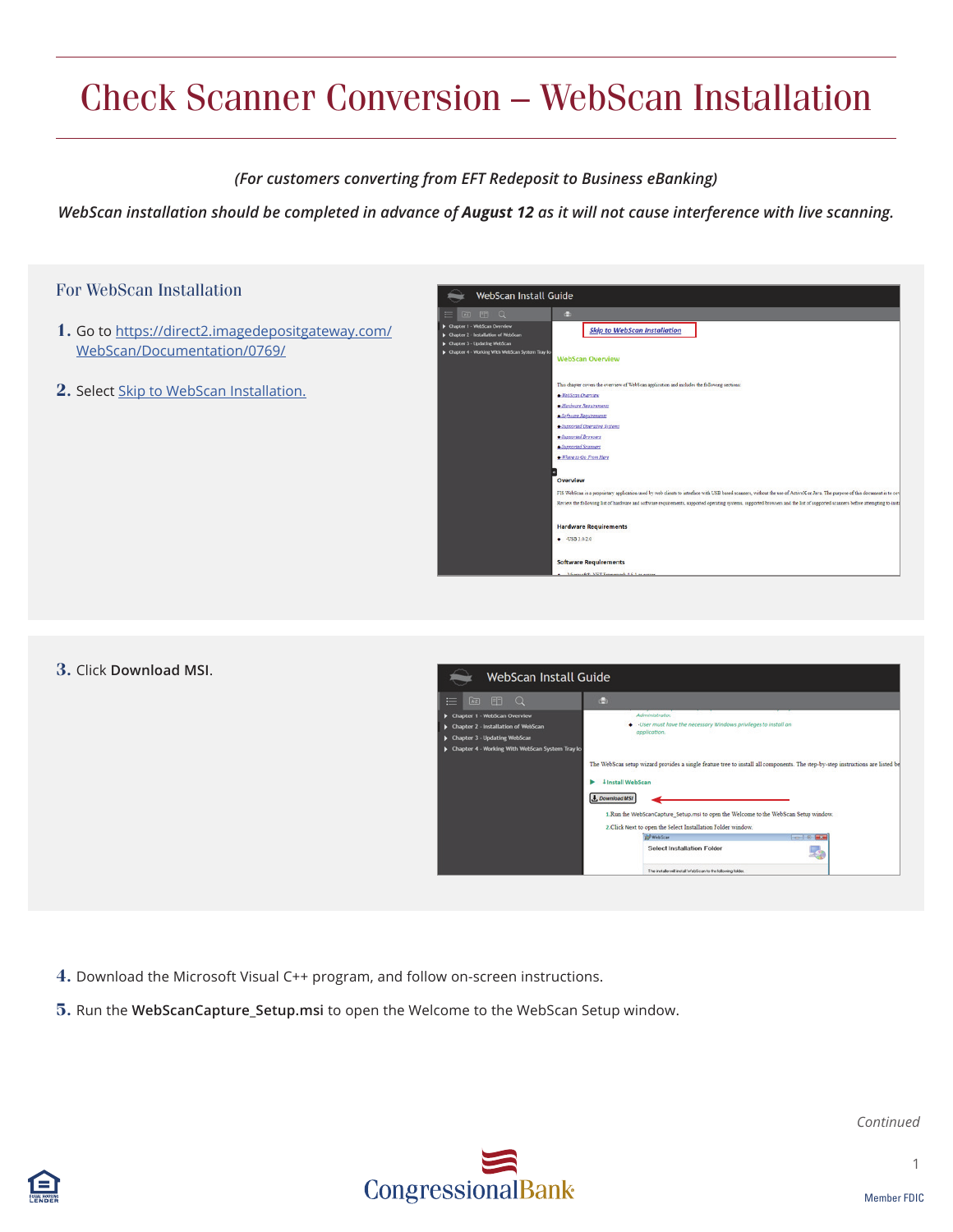## Check Scanner Conversion – WebScan Installation

- **6.** Click **Next** to open the Select Installation Folder window.
- **7.** If you want to select where to install the software, click **Browse** and choose the location; otherwise keep the default location. When finished, click **Next**  to open the Confirm Installation window.
- **8.** To begin installation, click **Next**.

| WebScan                                                     |                                                                                                                |           |
|-------------------------------------------------------------|----------------------------------------------------------------------------------------------------------------|-----------|
| <b>Select Installation Folder</b>                           |                                                                                                                |           |
| The installer will install WebScan to the following folder. |                                                                                                                |           |
|                                                             | To install in this folder, click, "Next". To install to a different folder, enter it below or click, "Browse". |           |
| Folder:                                                     |                                                                                                                |           |
| C:\Program Files\FIS\WebScan\                               |                                                                                                                | Browse    |
|                                                             |                                                                                                                | Disk Cost |
|                                                             |                                                                                                                |           |
|                                                             |                                                                                                                |           |
|                                                             |                                                                                                                |           |
|                                                             |                                                                                                                |           |
|                                                             |                                                                                                                |           |

- **9.** When notified that the installation process is complete, click **Next**.
- **10.** Depending on the workstation's User Account Control (UAC) setup, you may be prompted with a confirmation window. If so, click **Yes** to continue.

| Do you want to allow the following program to install<br>software on this computer? |                               |                                                                                                          |  |  |
|-------------------------------------------------------------------------------------|-------------------------------|----------------------------------------------------------------------------------------------------------|--|--|
| U                                                                                   | Program name:<br>File origin: | f99ae38.msi<br>Verified publisher: Fidelity National Information Services<br>Hard drive on this computer |  |  |
| Show details                                                                        |                               | Yes<br>No                                                                                                |  |  |





2